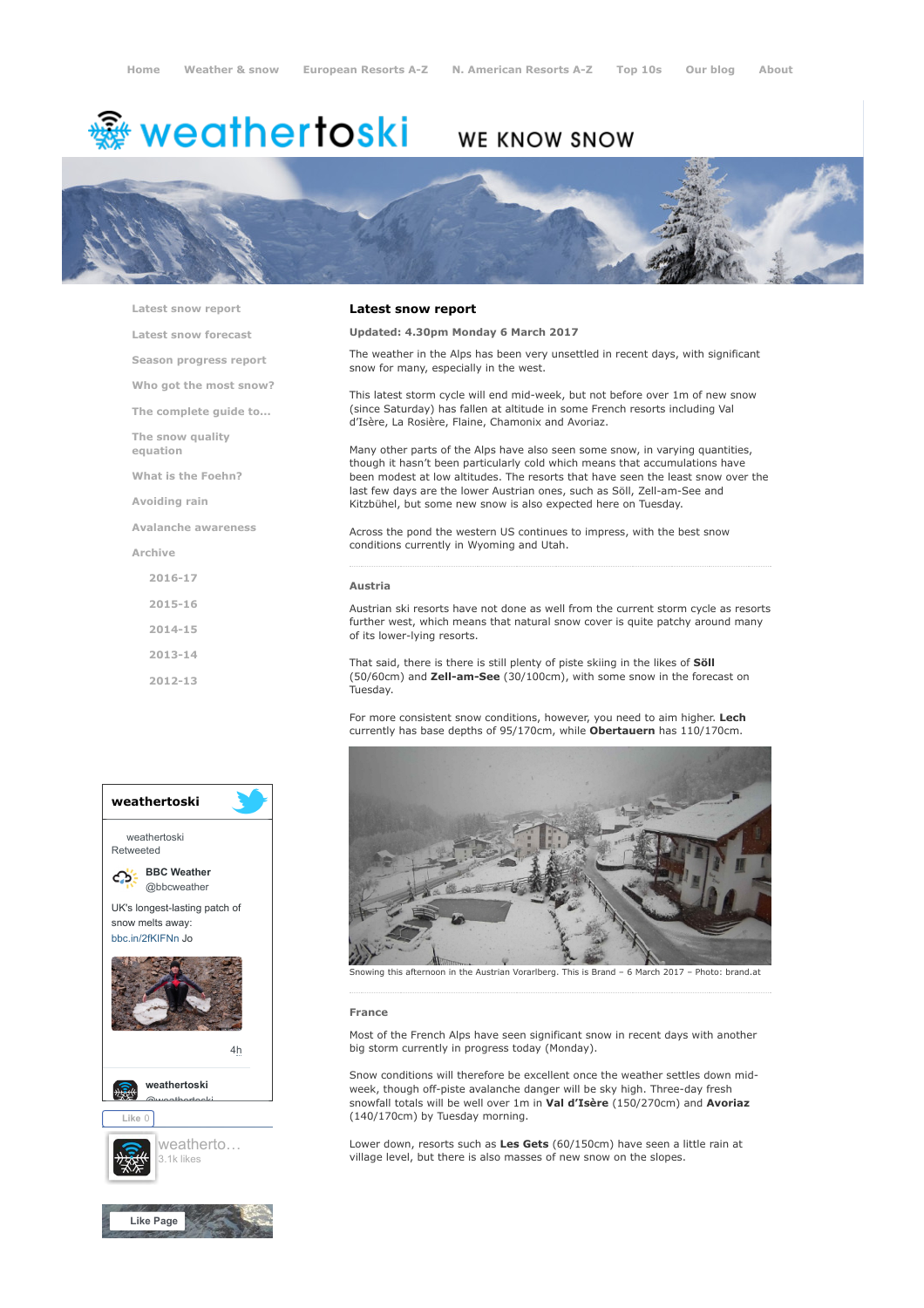Follow me on: **Lwitt** 

Tweet this page



Tailor-made ski holidays and short breaks to some of the finest hotels in the Alps

### 020 3397 8450



### Contact us...

 $G+$ 

Got a burning question about weather or snow conditions in the Alps? [Contact us](https://www.weathertoski.co.uk/about-1/contact-us/) and we'll do our best to answer it...

### E: [info@weathertoski.co.uk](mailto:fraser@weathertoski.co.uk)

T: +44 (0)20 3151 3154



Snowy scenes in Vallandry – 6 March 2017 – Photo: twitter.com/PeiseyVallandry

### Italy

Most Italian ski resorts have seen fresh snow in recent days, with the heaviest falls in the west. Courmayeur (55/140cm) is skiing as well anywhere right now with serious snowfalls currently in progress. Heavy snow has also been falling in Sestriere (40/120cm). Beware off-piste though as the risk of avalanche is extremely high.

Further east, recent snowfalls have generally been more modest in the Dolomites but, on-piste at least, conditions are still very good in the Alta Badia region (40cm upper base), where 10cm of new snow fell on Sunday.



### Switzerland

All Swiss ski resorts have seen new snow in recent days, heaviest in the west, with plenty more to come over the next 24 hours.

It has been snowing hard in Verbier today (Monday) where base depths are now 30/220cm depending on altitude. Further north and east, the snow is currently lighter in Engelberg (20/75cm) but will pep up overnight, as it will in Laax (40/220cm).

All in all, snow conditions will be excellent when the weather improves mid-week, though take great care off-piste, especially (but not exclusively) in the west where avalanche danger is very high.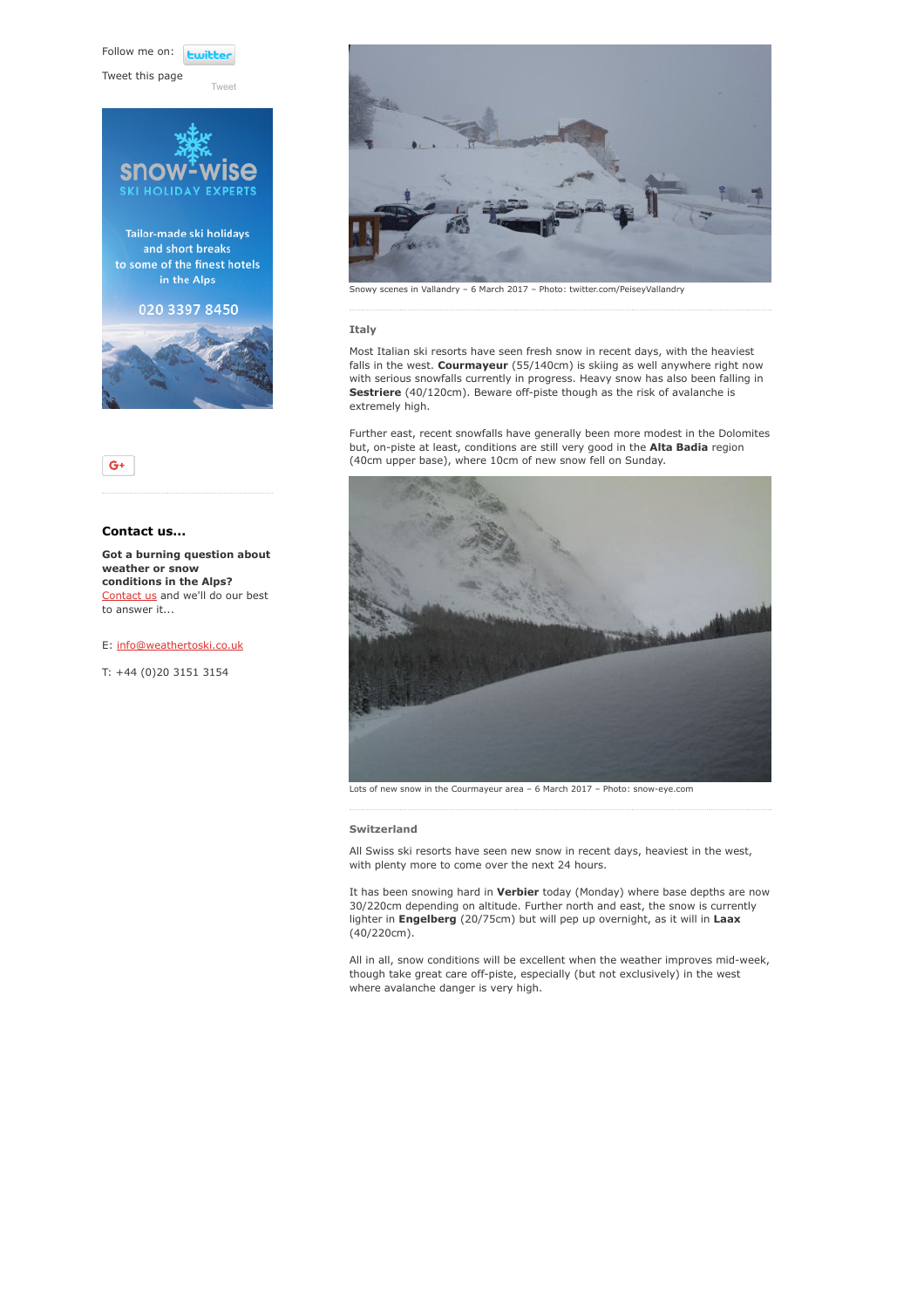

Heavy snow in progress in Bettmeralp – 6 March 2017 – Photo: bettmeralp.ch

### Rest of Europe

The Pyrenees haven't seen a huge amount of snow over the last few days but, generally speaking, snow cover remains healthy with base depths of 120/180cm in Andorra's Pas de la Casa and 110/200cm in Spain's Baqueira Beret.

There is still good piste skiing in Bulgaria as well, despite the ongoing snow drought, with 70/150cm depending on altitude in **Bansko**.

In Norway, Hemsedal (50cm mid-mountain base) has picked up a few centimetres of new snow.

Four out of the five main Scottish ski areas are now partially open, though snow depths remain very modest - with just 25cm up top at Cairngorm, for example.



Plenty of snow still at altitude in the Pyrenees. This is Cauterets – 6 March 2017 – Photo: cauterets.com

### USA

Snow conditions continue to astound in many western US resorts.

Wyoming's Jackson Hole is skiing as well as anywhere right now (at least if you like powder) with upper base depths of 373cm and more snow forecast every day this week.

In Utah, Snowbird (360cm mid-mountain) is also in fantastic shape, with further snow falling today (Monday).

### Canada

Whistler (284cm upper mountain) is offering some excellent snow conditions right now, with fresh snow, relatively low temperatures and further flurries in the forecast.

It has also been snowing in the Banff/Lake Louise area, where snow depths are 138/194cm depending on altitude.